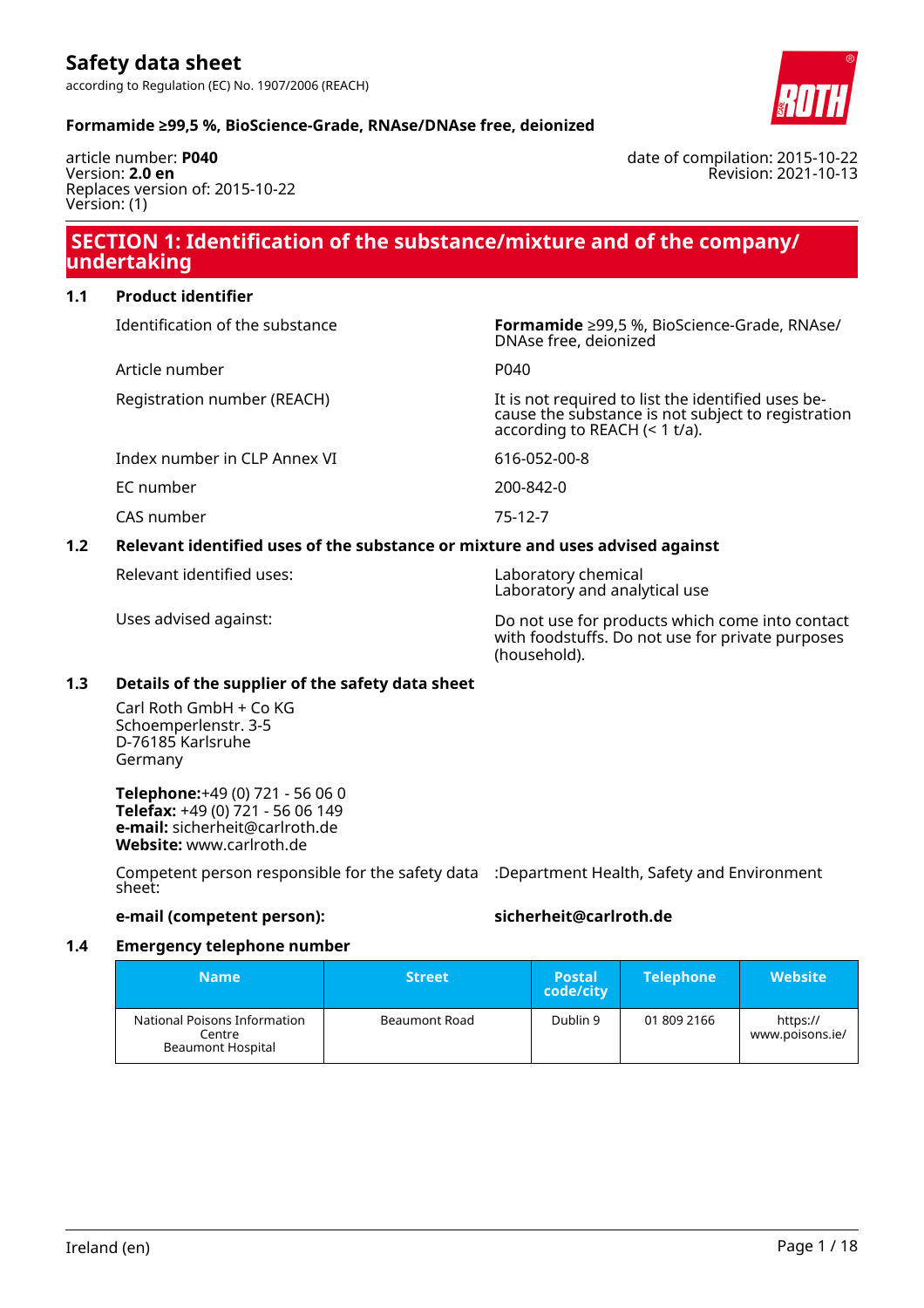according to Regulation (EC) No. 1907/2006 (REACH)



#### **Formamide ≥99,5 %, BioScience-Grade, RNAse/DNAse free, deionized**

article number: **P040**

### **SECTION 2: Hazards identification**

#### **2.1 Classification of the substance or mixture**

#### **Classification according to Regulation (EC) No 1272/2008 (CLP)**

| <b>Section</b> | <b>Hazard class</b>                                | Cat-<br>egory | <b>Hazard class and</b><br>category | <b>Hazard</b><br>statement |
|----------------|----------------------------------------------------|---------------|-------------------------------------|----------------------------|
| 3.6            | Carcinogenicity                                    |               | Carc. 2                             | H351                       |
| 3.7            | Reproductive toxicity                              | 1B            | Repr. 1B                            | <b>H360FD</b>              |
| 3.9            | Specific target organ toxicity - repeated exposure |               | STOT RE 2                           | H373                       |

For full text of abbreviations: see SECTION 16

#### **The most important adverse physicochemical, human health and environmental effects**

Delayed or immediate effects can be expected after short or long-term exposure.

#### **2.2 Label elements**

#### **Labelling according to Regulation (EC) No 1272/2008 (CLP)**

**Signal word Danger**

#### **Pictograms**

GHS08



#### **Hazard statements**

| Suspected of causing cancer (if exposed)<br>May damage fertility. May damage the unborn child (if exposed)<br>May cause damage to organs (blood) through prolonged or repeated exposure<br>(if swallowed) |
|-----------------------------------------------------------------------------------------------------------------------------------------------------------------------------------------------------------|
|                                                                                                                                                                                                           |

#### **Precautionary statements**

#### **Precautionary statements - prevention**

| P <sub>201</sub> | Obtain special instructions before use                                    |
|------------------|---------------------------------------------------------------------------|
| P <sub>260</sub> | Do not breathe mist/vapours/spray                                         |
| P <sub>280</sub> | Wear protective gloves/protective clothing/eye protection/face protection |

#### **Precautionary statements - response**

P308+P313 IF exposed or concerned: Get medical advice/attention

For professional users only

#### **Labelling of packages where the contents do not exceed 125 ml**

Signal word: **Danger**

Symbol(s)

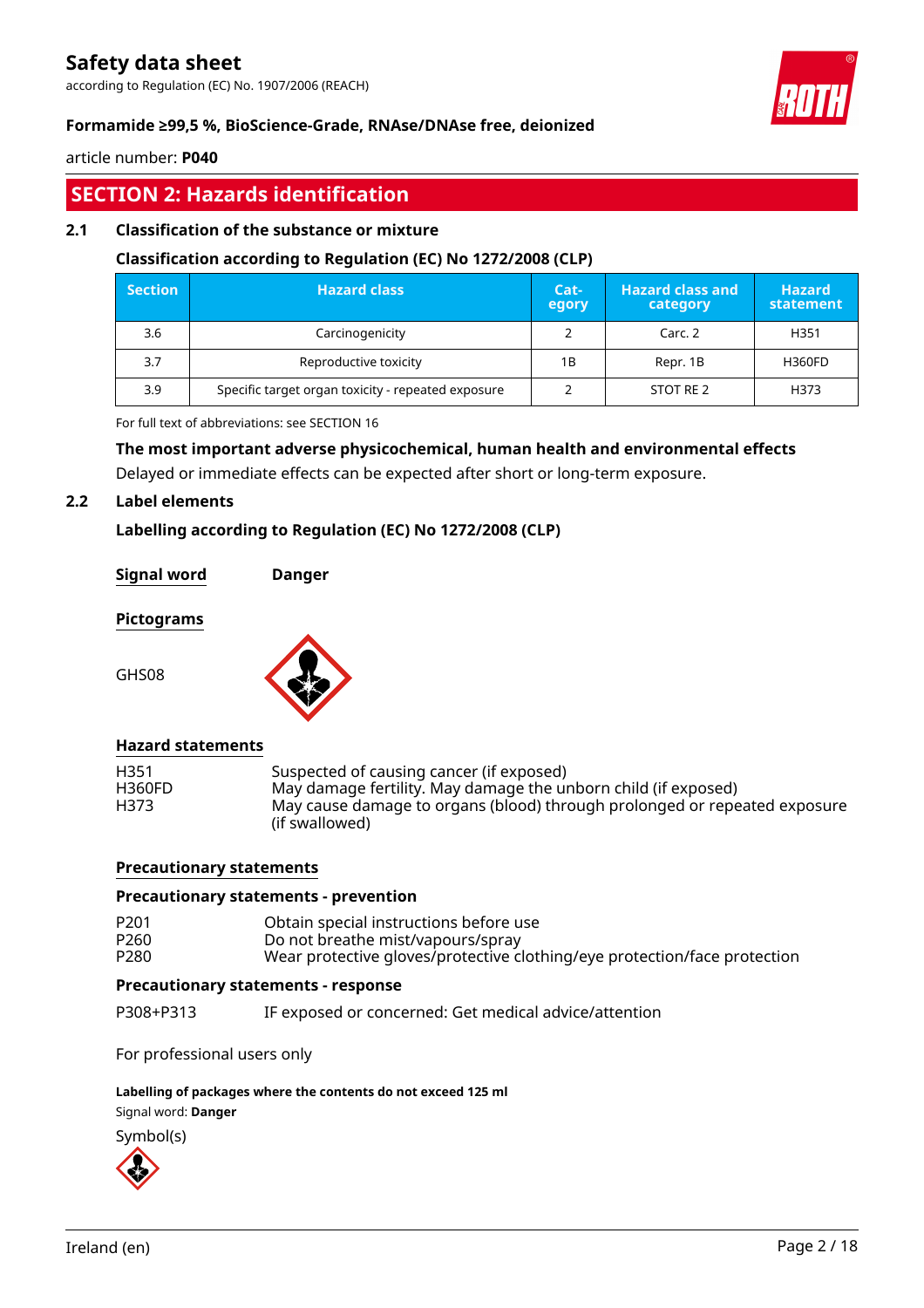according to Regulation (EC) No. 1907/2006 (REACH)



#### **Formamide ≥99,5 %, BioScience-Grade, RNAse/DNAse free, deionized**

#### article number: **P040**

| H351             | Suspected of causing cancer (if exposed).                                  |
|------------------|----------------------------------------------------------------------------|
| <b>H360FD</b>    | May damage fertility. May damage the unborn child (if exposed).            |
| P <sub>201</sub> | Obtain special instructions before use.                                    |
| P <sub>280</sub> | Wear protective gloves/protective clothing/eye protection/face protection. |
| P308+P313        | IF exposed or concerned: Get medical advice/attention.                     |

#### **2.3 Other hazards**

#### **Results of PBT and vPvB assessment**

According to the results of its assessment, this substance is not a PBT or a vPvB.

### **SECTION 3: Composition/information on ingredients**

#### **3.1 Substances**

| Name of substance | Formamide          |
|-------------------|--------------------|
| Molecular formula | CH <sub>3</sub> NO |
| Molar mass        | 45,02 $9/_{mol}$   |
| CAS No            | 75-12-7            |
| EC No             | 200-842-0          |
| Index No          | 616-052-00-8       |

| <b>Substance of Very High Concern (SVHC)</b> |               |              |                |                |  |  |
|----------------------------------------------|---------------|--------------|----------------|----------------|--|--|
| Name of substance                            | <b>CAS No</b> | <b>EC No</b> | Listed in      | <b>Remarks</b> |  |  |
| Formamide                                    | 75-12-7       | 200-842-0    | Candidate list | Repr. A57c     |  |  |

**Legend**

candidate Substances meeting the criteria referred to in Article 57 and for eventual inclusion in Annex XIV

list Repr. A57c Toxic for reproduction (article 57c)

### **SECTION 4: First aid measures**

#### **4.1 Description of first aid measures**



#### **General notes**

Take off contaminated clothing.

#### **Following inhalation**

Provide fresh air. In all cases of doubt, or when symptoms persist, seek medical advice.

#### **Following skin contact**

Rinse skin with water/shower.

#### **Following eye contact**

Rinse cautiously with water for several minutes. In all cases of doubt, or when symptoms persist, seek medical advice.

#### **Following ingestion**

In case of accident or unwellness, seek medical advice immediately (show directions for use or safety data sheet if possible).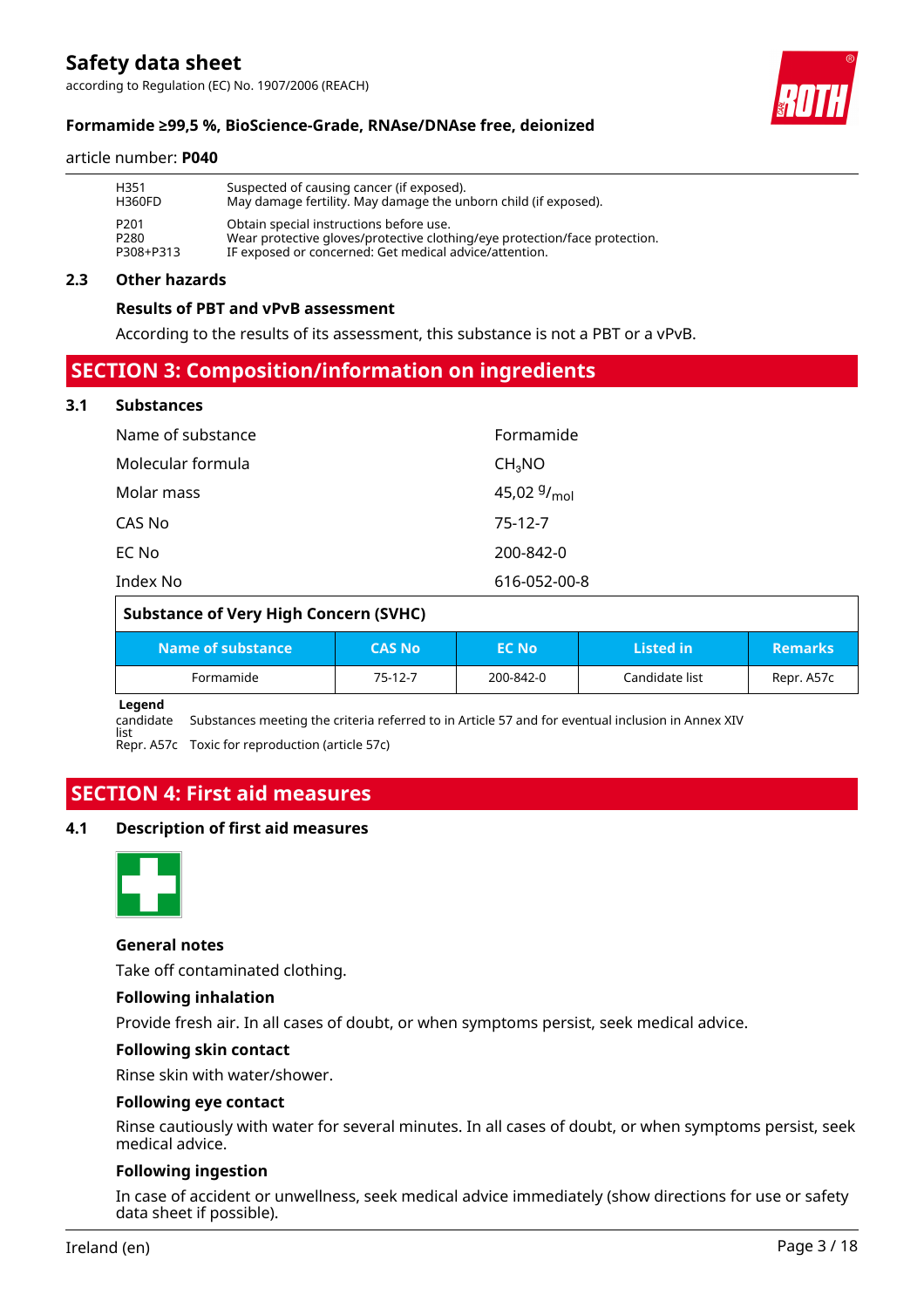according to Regulation (EC) No. 1907/2006 (REACH)



#### **Formamide ≥99,5 %, BioScience-Grade, RNAse/DNAse free, deionized**

article number: **P040**

- **4.2 Most important symptoms and effects, both acute and delayed** Symptoms and effects are not known to date.
- **4.3 Indication of any immediate medical attention and special treatment needed** none

### **SECTION 5: Firefighting measures**

#### **5.1 Extinguishing media**



#### **Suitable extinguishing media**

co-ordinate firefighting measures to the fire surroundings water spray, alcohol resistant foam, dry extinguishing powder, BC-powder, carbon dioxide (CO<sub>2</sub>)

#### **Unsuitable extinguishing media**

water jet

#### **5.2 Special hazards arising from the substance or mixture**

Combustible.

#### **Hazardous combustion products**

In case of fire may be liberated: Nitrogen oxides (NOx), Carbon monoxide (CO), Carbon dioxide (CO₂)

#### **5.3 Advice for firefighters**

In case of fire and/or explosion do not breathe fumes. Fight fire with normal precautions from a reasonable distance. Wear self-contained breathing apparatus.

### **SECTION 6: Accidental release measures**

#### **6.1 Personal precautions, protective equipment and emergency procedures**



#### **For non-emergency personnel**

Wearing of suitable protective equipment (including personal protective equipment referred to under Section 8 of the safety data sheet) to prevent any contamination of skin, eyes and personal clothing. Avoid contact with skin, eyes and clothes. Do not breathe vapour/spray.

#### **6.2 Environmental precautions**

Keep away from drains, surface and ground water.

#### **6.3 Methods and material for containment and cleaning up**

#### **Advice on how to contain a spill**

Covering of drains.

#### **Advice on how to clean up a spill**

Absorb with liquid-binding material (sand, diatomaceous earth, acid- or universal binding agents).

#### **Other information relating to spills and releases**

Place in appropriate containers for disposal. Ventilate affected area.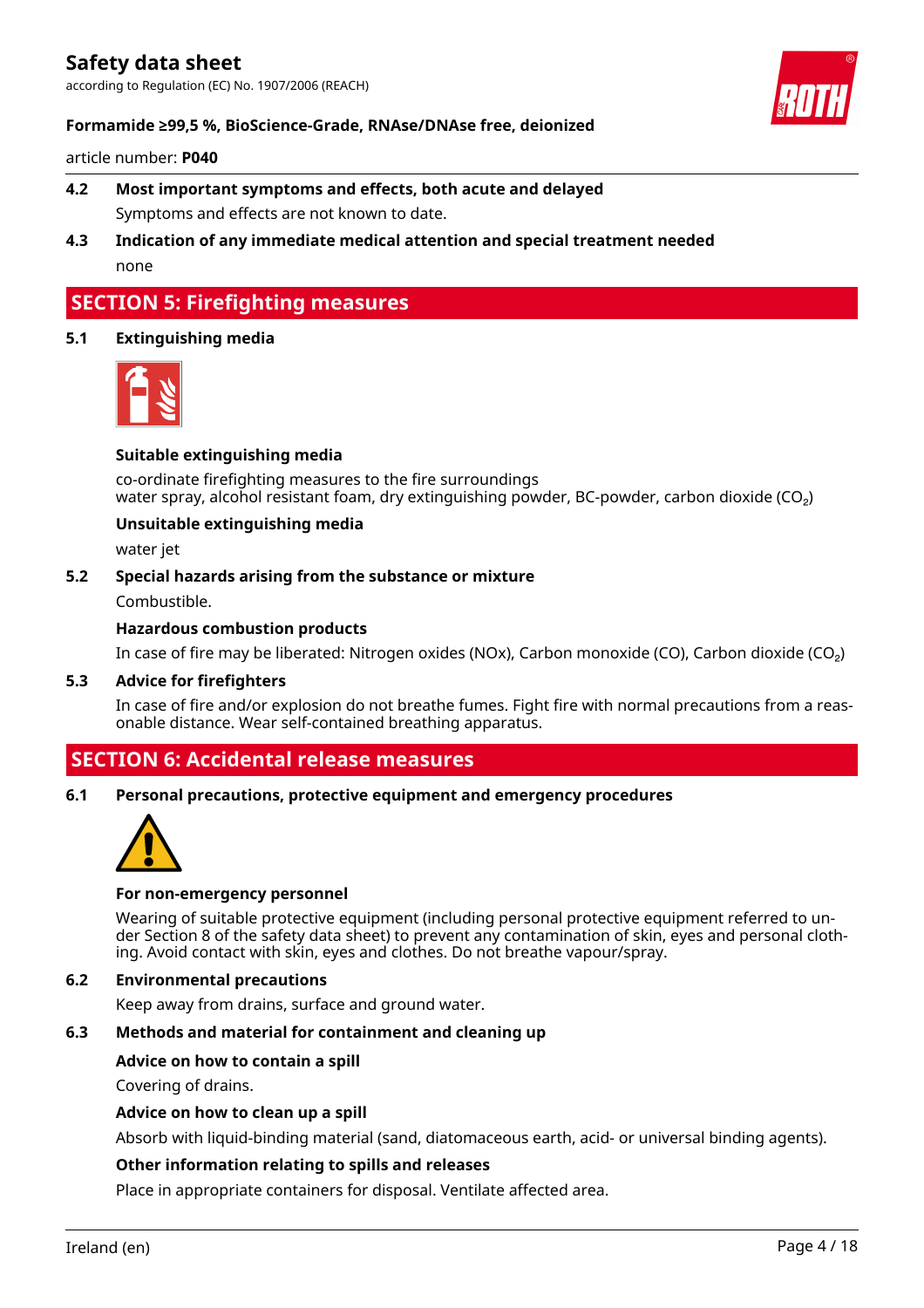according to Regulation (EC) No. 1907/2006 (REACH)



#### **Formamide ≥99,5 %, BioScience-Grade, RNAse/DNAse free, deionized**

article number: **P040**

#### **6.4 Reference to other sections**

Hazardous combustion products: see section 5. Personal protective equipment: see section 8. Incompatible materials: see section 10. Disposal considerations: see section 13.

### **SECTION 7: Handling and storage**

#### **7.1 Precautions for safe handling**

Provision of sufficient ventilation. Avoid exposure.

#### **Advice on general occupational hygiene**

Wash hands before breaks and after work. Keep away from food, drink and animal feedingstuffs.

#### **7.2 Conditions for safe storage, including any incompatibilities**

Keep container tightly closed.

**Incompatible substances or mixtures**

Observe hints for combined storage.

**Consideration of other advice:**

#### **Specific designs for storage rooms or vessels**

Recommended storage temperature: -20 °C

#### **7.3 Specific end use(s)**

No information available.

### **SECTION 8: Exposure controls/personal protection**

#### **8.1 Control parameters**

#### **National limit values**

#### **Occupational exposure limit values (Workplace Exposure Limits)**

| <b>Cou</b><br>ntr<br>$\mathbf v$ | <b>Name of agent</b> | <b>CAS No</b> | Identi-<br>fier | <b>TW</b><br>A<br>[pp<br>$m$ ] | <b>TWA</b><br>[mq/<br>m <sup>3</sup> | <b>STE</b><br>L<br>[pp<br>[m] | <b>STEL</b><br>[mg/<br>$\lfloor m^3 \rfloor$ | <b>Ceil</b><br>ing-<br>[pp<br>m] | Ceil-<br>ing-C<br>[mg]<br>$\left[\mathsf{m}^{\mathsf{s}}\right]$ | Nota-<br>tion. | <b>Source</b>              |
|----------------------------------|----------------------|---------------|-----------------|--------------------------------|--------------------------------------|-------------------------------|----------------------------------------------|----------------------------------|------------------------------------------------------------------|----------------|----------------------------|
| IE                               | formamide            | $75-12-7$     | <b>OELV</b>     | 10                             | 18                                   |                               |                                              |                                  |                                                                  |                | S.I. No.<br>619 of<br>2001 |

**Notation**<br>Ceiling-C<br>STEL

Ceiling-C Ceiling value is a limit value above which exposure should not occur

STEL Short-term exposure limit: a limit value above which exposure should not occur and which is related to a 15 minute period (unless otherwise specified)

TWA Time-weighted average (long-term exposure limit): measured or calculated in relation to a reference period of 8 hours time-weighted average (unless otherwise specified)

#### **Human health values**

| <b>Relevant DNELs and other threshold levels</b> |                                  |                                              |                   |                            |  |  |  |
|--------------------------------------------------|----------------------------------|----------------------------------------------|-------------------|----------------------------|--|--|--|
| <b>Endpoint</b>                                  | <b>Threshold</b><br><b>level</b> | <b>Protection goal,</b><br>route of exposure | Used in           | <b>Exposure time</b>       |  |  |  |
| <b>DNEL</b>                                      | $6,66 \,\mathrm{mq/m^3}$         | human, inhalatory                            | worker (industry) | chronic - local effects    |  |  |  |
| <b>DNEL</b>                                      | $6.6 \,\mathrm{mq/m^3}$          | human, inhalatory                            | worker (industry) | chronic - systemic effects |  |  |  |
| <b>DNEL</b>                                      | 0,952 mg/kg<br>bw/day            | human, dermal                                | worker (industry) | chronic - systemic effects |  |  |  |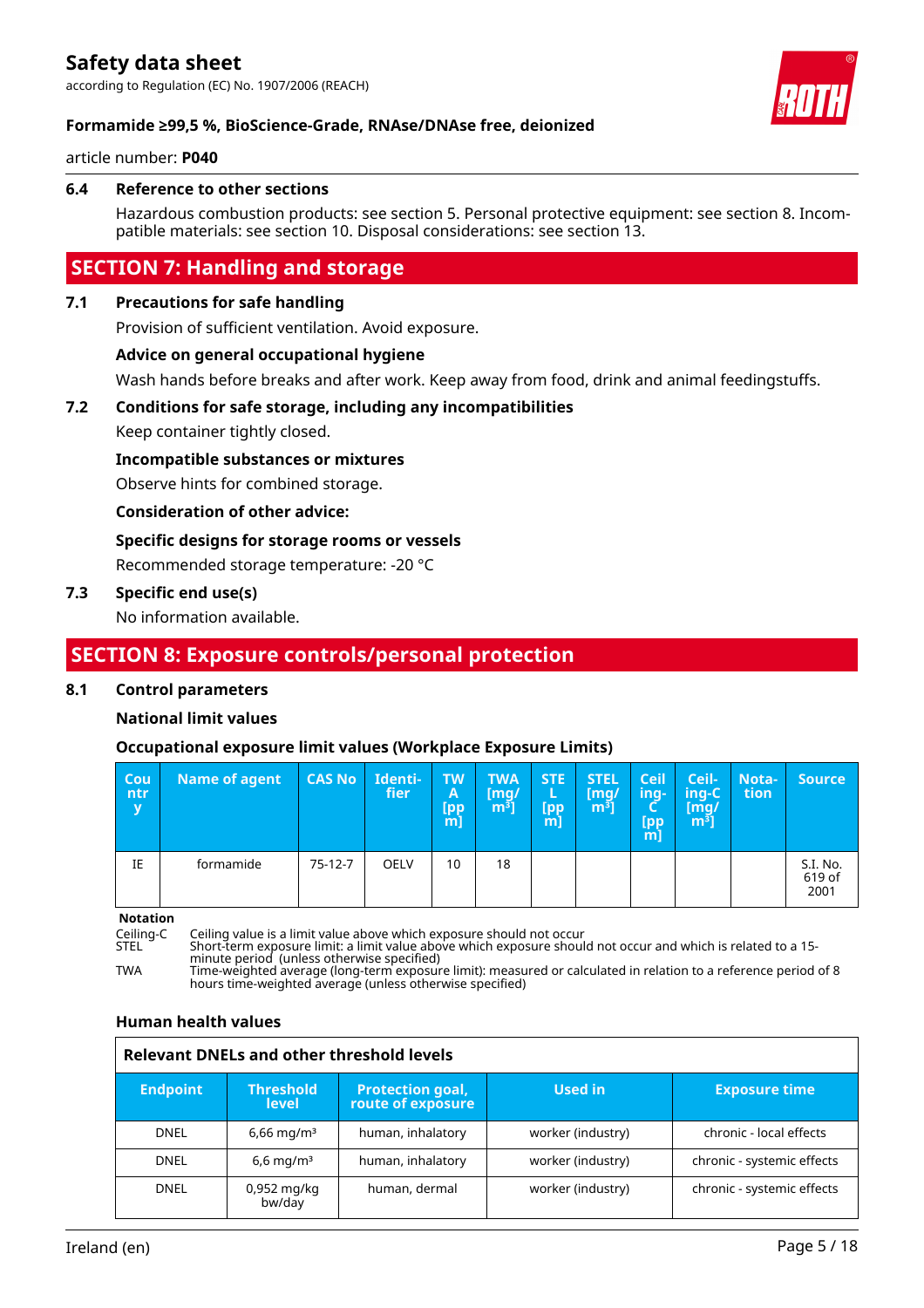according to Regulation (EC) No. 1907/2006 (REACH)



#### **Formamide ≥99,5 %, BioScience-Grade, RNAse/DNAse free, deionized**

article number: **P040**

|                                                  | <b>Environmental values</b>      |                       |                                       |                              |  |  |  |
|--------------------------------------------------|----------------------------------|-----------------------|---------------------------------------|------------------------------|--|--|--|
| <b>Relevant PNECs and other threshold levels</b> |                                  |                       |                                       |                              |  |  |  |
| End-<br>point                                    | <b>Threshold</b><br><b>level</b> | <b>Organism</b>       | <b>Environmental com-</b><br>partment | <b>Exposure time</b>         |  |  |  |
| <b>PNEC</b>                                      | $5 \frac{mg}{l}$                 | aquatic organisms     | water                                 | intermittent release         |  |  |  |
| <b>PNEC</b>                                      | $0.5 \frac{mg}{l}$               | aquatic organisms     | freshwater                            | short-term (single instance) |  |  |  |
| <b>PNEC</b>                                      | $0,5 \frac{mg}{l}$               | aquatic organisms     | marine water                          | short-term (single instance) |  |  |  |
| <b>PNEC</b>                                      | 100 $mg/$                        | aquatic organisms     | sewage treatment plant<br>(STP)       | short-term (single instance) |  |  |  |
| <b>PNEC</b>                                      | 1,26 $mg/_{ka}$                  | aquatic organisms     | freshwater sediment                   | short-term (single instance) |  |  |  |
| <b>PNEC</b>                                      | 0,151 $mg/_{ka}$                 | terrestrial organisms | soil                                  | short-term (single instance) |  |  |  |

#### **8.2 Exposure controls**

#### **Individual protection measures (personal protective equipment)**

#### **Eye/face protection**



Use safety goggle with side protection.

#### **Skin protection**



#### **• hand protection**

Wear suitable gloves. Chemical protection gloves are suitable, which are tested according to EN 374. For special purposes, it is recommended to check the resistance to chemicals of the protective gloves mentioned above together with the supplier of these gloves. The times are approximate values from measurements at 22 ° C and permanent contact. Increased temperatures due to heated substances, body heat etc. and a reduction of the effective layer thickness by stretching can lead to a considerable reduction of the breakthrough time. If in doubt, contact manufacturer. At an approx. 1.5 times larger / smaller layer thickness, the respective breakthrough time is doubled / halved. The data apply only to the pure substance. When transferred to substance mixtures, they may only be considered as a guide.

#### **• type of material**

NBR (Nitrile rubber)

#### **• material thickness**

>0,11 mm

#### **• breakthrough times of the glove material**

>480 minutes (permeation: level 6)

#### **• other protection measures**

Take recovery periods for skin regeneration. Preventive skin protection (barrier creams/ointments) is recommended.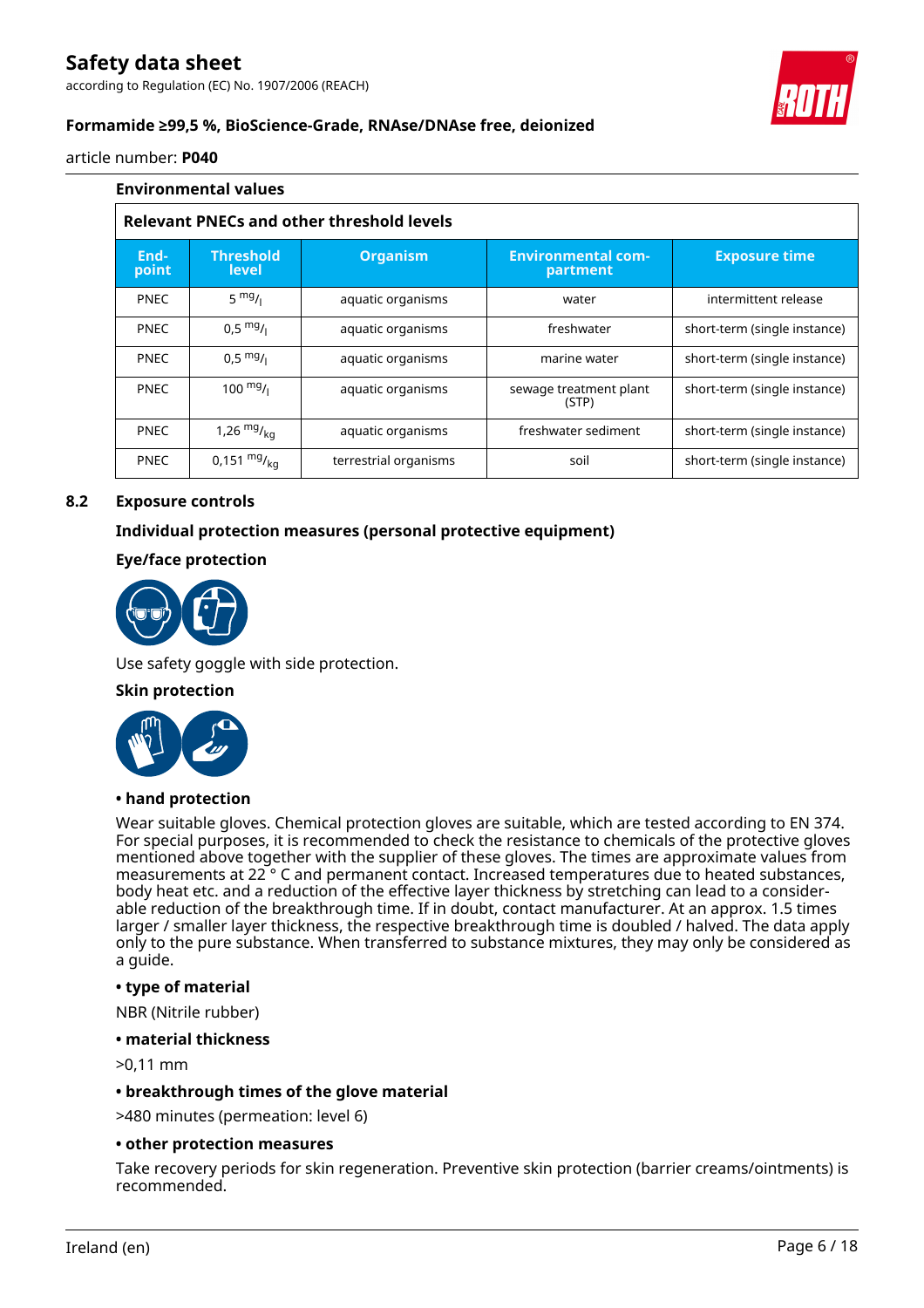#### article number: **P040**

#### **Respiratory protection**



Respiratory protection necessary at: Aerosol or mist formation. Type: A (against organic gases and vapours with a boiling point of > 65 °C , colour code: Brown).

#### **Environmental exposure controls**

Keep away from drains, surface and ground water.

### **SECTION 9: Physical and chemical properties**

#### **9.1 Information on basic physical and chemical properties**

| Physical state                                              | liquid                                                                           |
|-------------------------------------------------------------|----------------------------------------------------------------------------------|
| Colour                                                      | colourless - light yellow                                                        |
| Odour                                                       | like ammonia                                                                     |
| Melting point/freezing point                                | 2,6 °C (ECHA)                                                                    |
| Boiling point or initial boiling point and boiling<br>range | 218,3 °C at 1.013 hPa (ECHA)                                                     |
| Flammability                                                | this material is combustible, but will not ignite<br>readily                     |
| Lower and upper explosion limit                             | 2,7 vol% (LEL) - 19 vol% (UEL)                                                   |
| Flash point                                                 | 152 °C at 1.013 hPa (ECHA)                                                       |
| Auto-ignition temperature                                   | >500 °C at 1.013 hPa (ECHA) (auto-ignition tem-<br>perature (liquids and gases)) |
| Decomposition temperature                                   | >140 °C at 1.013 hPa (ECHA)                                                      |
| pH (value)                                                  | $5 - 6(20 °C)$                                                                   |
| Kinematic viscosity                                         | 3,331 $\frac{mm^2}{s}$ at 20 °C                                                  |
|                                                             |                                                                                  |
| Solubility(ies)                                             |                                                                                  |
| Water solubility                                            | 1.000 $9/1$ at 25 °C (ECHA)                                                      |
| Partition coefficient                                       |                                                                                  |
| Partition coefficient n-octanol/water (log value):          | $-0,82$ (25 °C) (ECHA)                                                           |
| Soil organic carbon/water (log KOC)                         | 0,93 (ECHA)                                                                      |
|                                                             |                                                                                  |
| Vapour pressure                                             | 1,001 hPa at 55,01 °C                                                            |
|                                                             |                                                                                  |
| Density                                                     | 1,13 $9/_{cm^3}$ at 20 °C                                                        |
| Relative vapour density                                     | information on this property is not available                                    |
|                                                             |                                                                                  |
| Particle characteristics                                    | not relevant (liquid)                                                            |

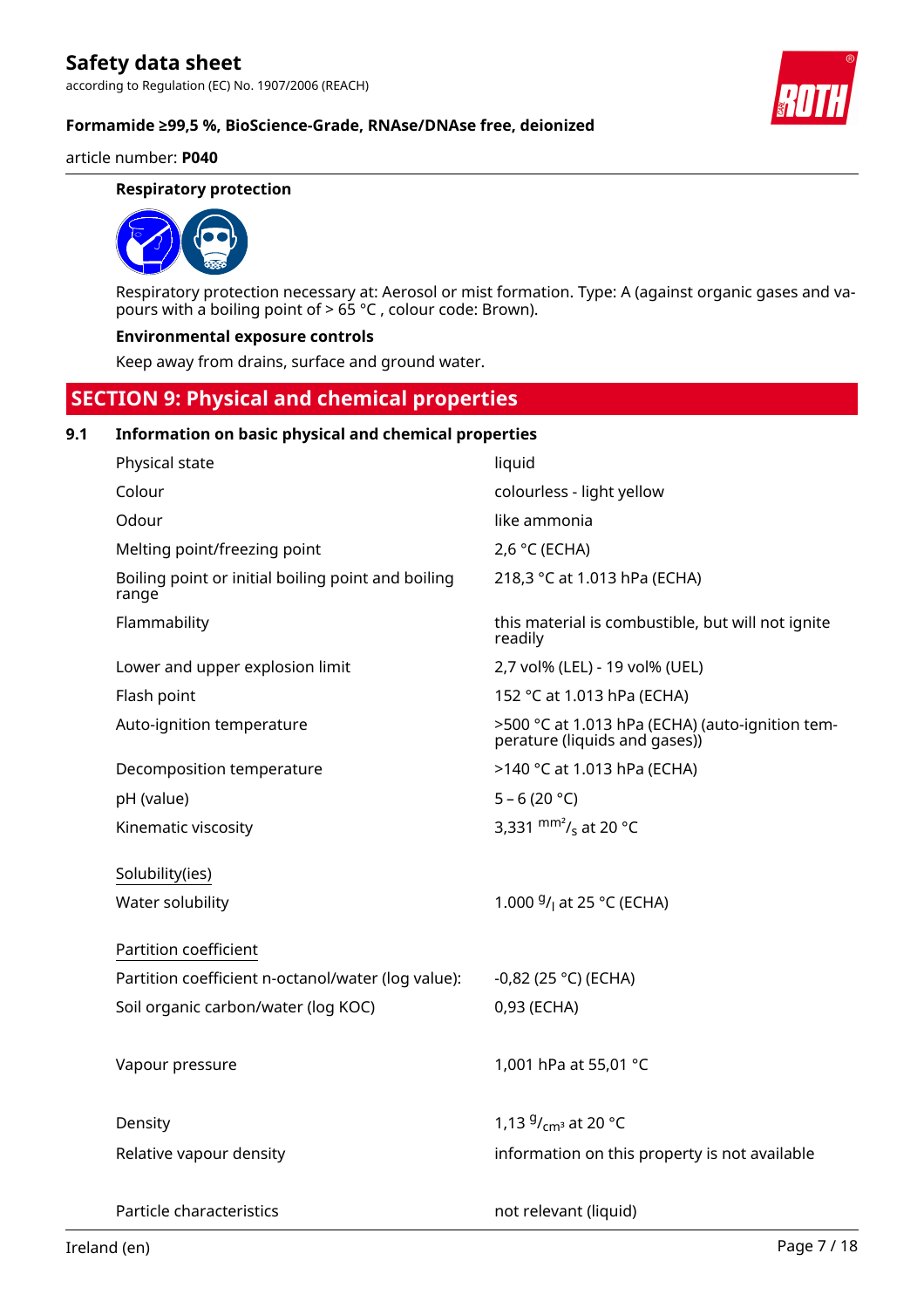according to Regulation (EC) No. 1907/2006 (REACH)

#### **Formamide ≥99,5 %, BioScience-Grade, RNAse/DNAse free, deionized**

article number: **P040**

Other safety parameters Oxidising properties none **9.2 Other information** Information with regard to physical hazard classes: hazard classes acc. to GHS (physical hazards): not relevant Other safety characteristics: Temperature class (EU, acc. to ATEX) T1

### **SECTION 10: Stability and reactivity**

#### **10.1 Reactivity**

This material is not reactive under normal ambient conditions.

#### **If heated**

Vapours may form explosive mixtures with air.

#### **10.2 Chemical stability**

The material is stable under normal ambient and anticipated storage and handling conditions of temperature and pressure.

#### **10.3 Possibility of hazardous reactions**

**Violent reaction with:** strong oxidiser

#### **10.4 Conditions to avoid**

Keep away from heat. Decompostion takes place from temperatures above: >140 °C at 1.013 hPa.

#### **10.5 Incompatible materials**

There is no additional information.

#### **10.6 Hazardous decomposition products**

Hazardous combustion products: see section 5.

### **SECTION 11: Toxicological information**

#### **11.1 Information on hazard classes as defined in Regulation (EC) No 1272/2008**

**Classification according to GHS (1272/2008/EC, CLP)**

#### **Acute toxicity**

Shall not be classified as acutely toxic.

| <b>Acute toxicity</b> |                 |                                       |                |                              |               |
|-----------------------|-----------------|---------------------------------------|----------------|------------------------------|---------------|
| <b>Exposure route</b> | <b>Endpoint</b> | <b>Value</b>                          | <b>Species</b> | <b>Method</b>                | <b>Source</b> |
| inhalation: vapour    | <b>LC50</b>     | $>21 \frac{mg}{l}$ / <sub>l</sub> /4h | rat            | acute inhalation<br>toxicity |               |
| oral                  | LD50            | 5.325 $mg/kq$                         | rat            |                              | <b>ECHA</b>   |
| dermal                | LD50            | $>3.000$ mg/ <sub>kg</sub>            | rat            |                              | <b>ECHA</b>   |

Г



Maximum permissible surface temperature on the equipment: 450°C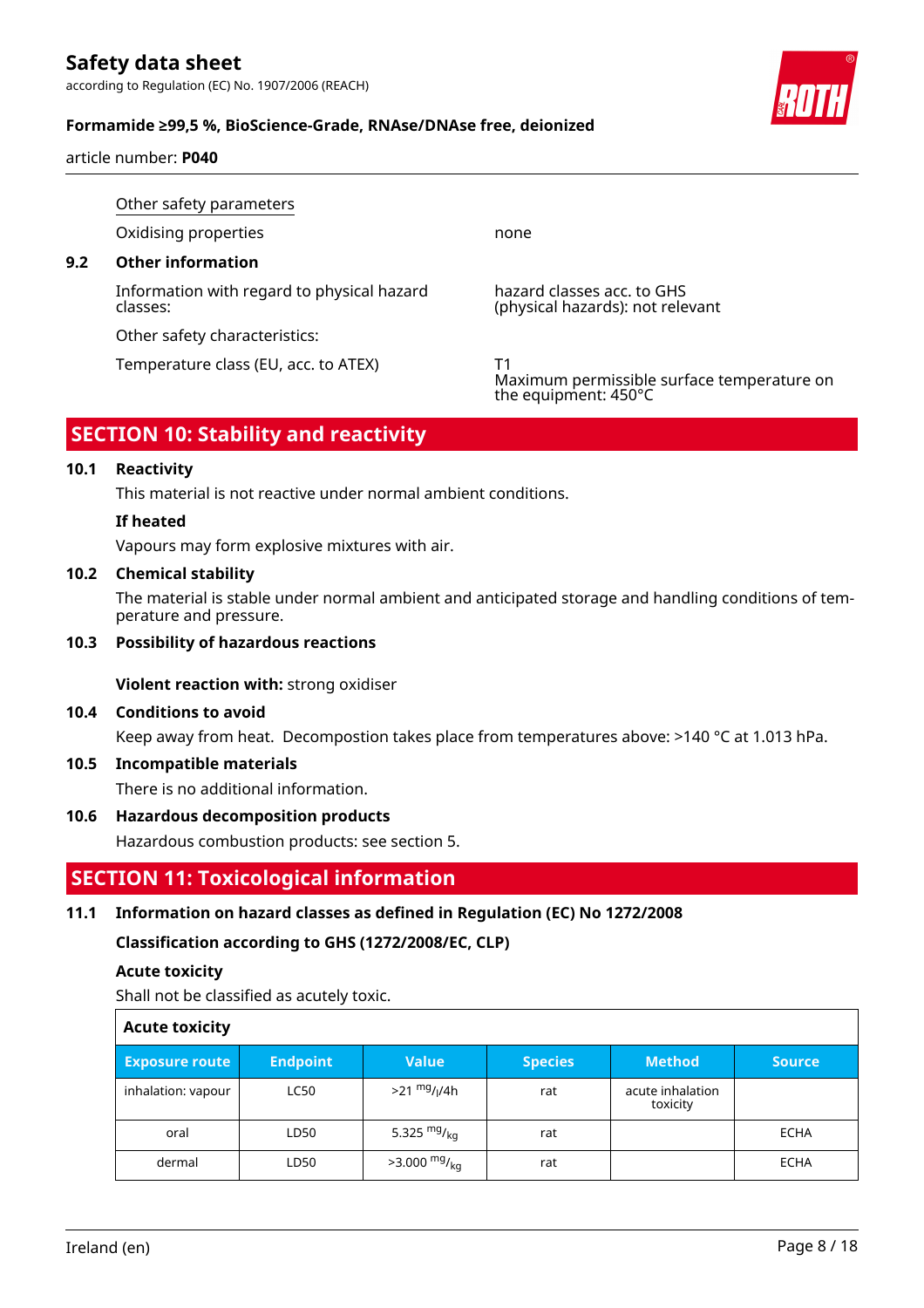according to Regulation (EC) No. 1907/2006 (REACH)

#### **Formamide ≥99,5 %, BioScience-Grade, RNAse/DNAse free, deionized**

article number: **P040**

### **Skin corrosion/irritation**

Shall not be classified as corrosive/irritant to skin.

#### **Serious eye damage/eye irritation**

Shall not be classified as seriously damaging to the eye or eye irritant.

#### **Respiratory or skin sensitisation**

Shall not be classified as a respiratory or skin sensitiser.

#### **Germ cell mutagenicity**

Shall not be classified as germ cell mutagenic.

#### **Carcinogenicity**

Suspected of causing cancer (if exposed).

#### **Reproductive toxicity**

May damage the unborn child (if exposed). May damage fertility (if exposed).

#### **Specific target organ toxicity - single exposure**

Shall not be classified as a specific target organ toxicant (single exposure).

#### **Specific target organ toxicity - repeated exposure**

May cause damage to organs (blood) through prolonged or repeated exposure (if swallowed).

| <b>Hazard category</b> | <b>Target organ</b> | <b>Exposure route</b> |  |
|------------------------|---------------------|-----------------------|--|
|                        | blood               | if swallowed          |  |

#### **Aspiration hazard**

Shall not be classified as presenting an aspiration hazard.

#### **Symptoms related to the physical, chemical and toxicological characteristics**

#### **• If swallowed**

Data are not available.

#### **• If in eyes**

Data are not available.

#### **• If inhaled**

Data are not available.

#### **• If on skin**

Data are not available.

#### **• Other information**

Liver and kidney damage, Loss of righting reflex, and ataxia

#### **11.2 Endocrine disrupting properties**

Not listed.

#### **11.3 Information on other hazards**

There is no additional information.

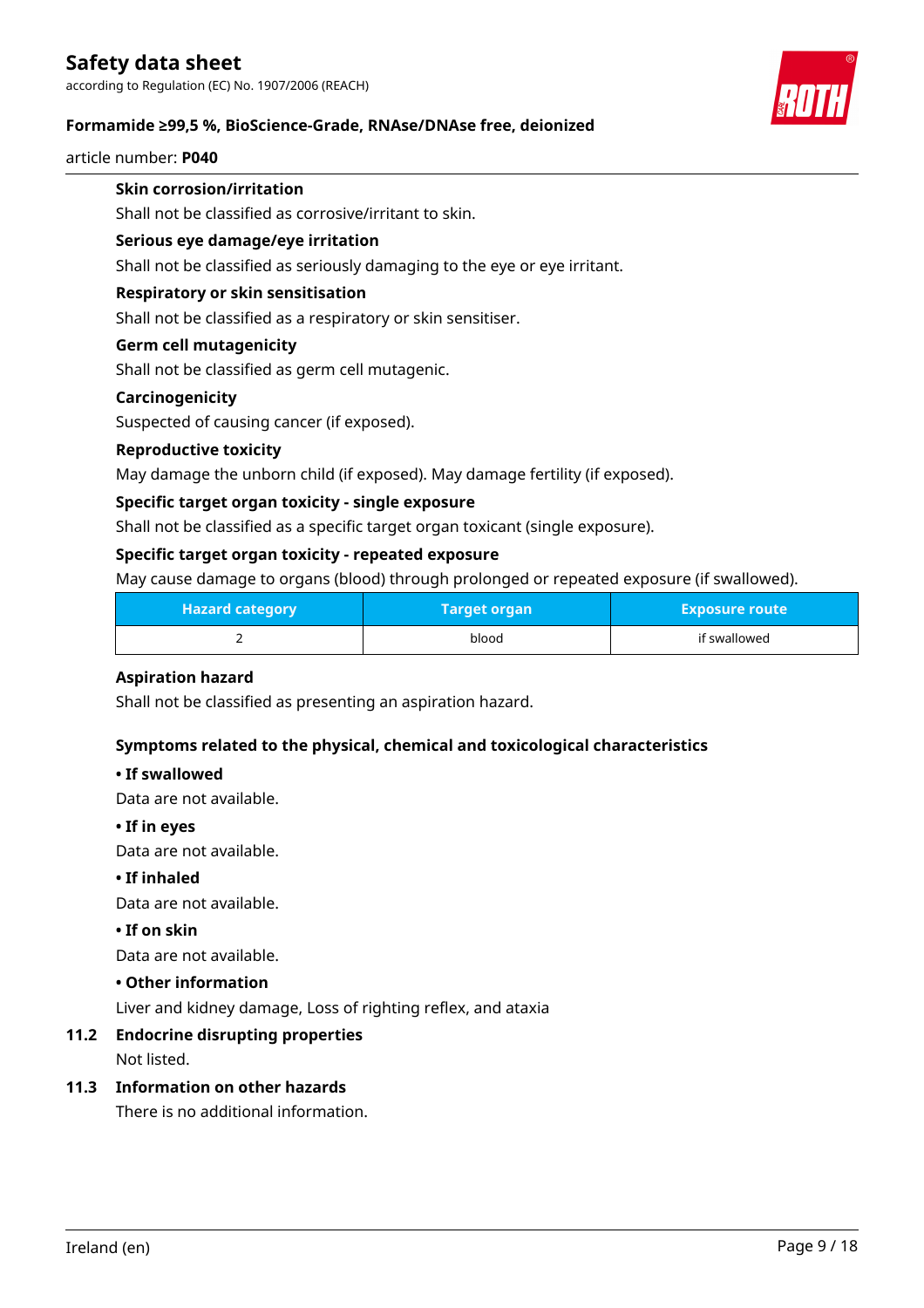according to Regulation (EC) No. 1907/2006 (REACH)



#### **Formamide ≥99,5 %, BioScience-Grade, RNAse/DNAse free, deionized**

#### article number: **P040**

### **SECTION 12: Ecological information**

#### **12.1 Toxicity**

Shall not be classified as hazardous to the aquatic environment.

| <b>Aquatic toxicity (acute)</b>   |              |                       |               |                         |  |
|-----------------------------------|--------------|-----------------------|---------------|-------------------------|--|
| <b>Endpoint</b>                   | <b>Value</b> | <b>Species</b>        | <b>Source</b> | <b>Exposure</b><br>time |  |
| <b>LC50</b>                       | 6.569 $mg/$  | fish                  | <b>ECHA</b>   | 96 h                    |  |
| <b>EC50</b>                       | $>500$ mg/   | aquatic invertebrates | <b>ECHA</b>   | 48 h                    |  |
| ErC <sub>50</sub>                 | $>500$ mg/   | algae                 | <b>ECHA</b>   | 72 h                    |  |
| <b>Aquatic toxicity (chronic)</b> |              |                       |               |                         |  |
| <b>Endpoint</b>                   | <b>Value</b> | <b>Species</b>        | <b>Source</b> | <b>Exposure</b><br>time |  |
| <b>EC50</b>                       | $>1.000$ mg/ | microorganisms        | <b>ECHA</b>   | 30 min                  |  |

#### **Biodegradation**

The substance is readily biodegradable.

#### **12.2 Process of degradability**

Theoretical Oxygen Demand with nitrification: 1,599 <sup>mg</sup>/<sub>mg</sub> Theoretical Oxygen Demand: 0,3554  $^{\mathsf{mg}}\prime_{\mathsf{mg}}$ Theoretical Carbon Dioxide: 0,9775  $mg/mq$ 

| <b>Process of degradability</b> |                         |             |  |  |
|---------------------------------|-------------------------|-------------|--|--|
| <b>Process</b>                  | <b>Degradation rate</b> | <b>Time</b> |  |  |
| biotic/abiotic                  | $90 - 100 %$            | 28 d        |  |  |
| DOC removal                     | 4 %                     | d           |  |  |

#### **12.3 Bioaccumulative potential**

Does not significantly accumulate in organisms.

| n-octanol/water (log KOW) | -0,82 (25 °C) (ECHA) |
|---------------------------|----------------------|
|---------------------------|----------------------|

#### **12.4 Mobility in soil**

| Henry's law constant                                    | $\frac{1}{2}$ 0 $\frac{Pa \text{ m}^3}{m_{\Omega}}$ at 25 °C (ECHA) |  |  |
|---------------------------------------------------------|---------------------------------------------------------------------|--|--|
| The Organic Carbon normalised adsorption<br>coefficient | 0,93 (ECHA)                                                         |  |  |

### **12.5 Results of PBT and vPvB assessment**

Data are not available.

**12.6 Endocrine disrupting properties** Not listed.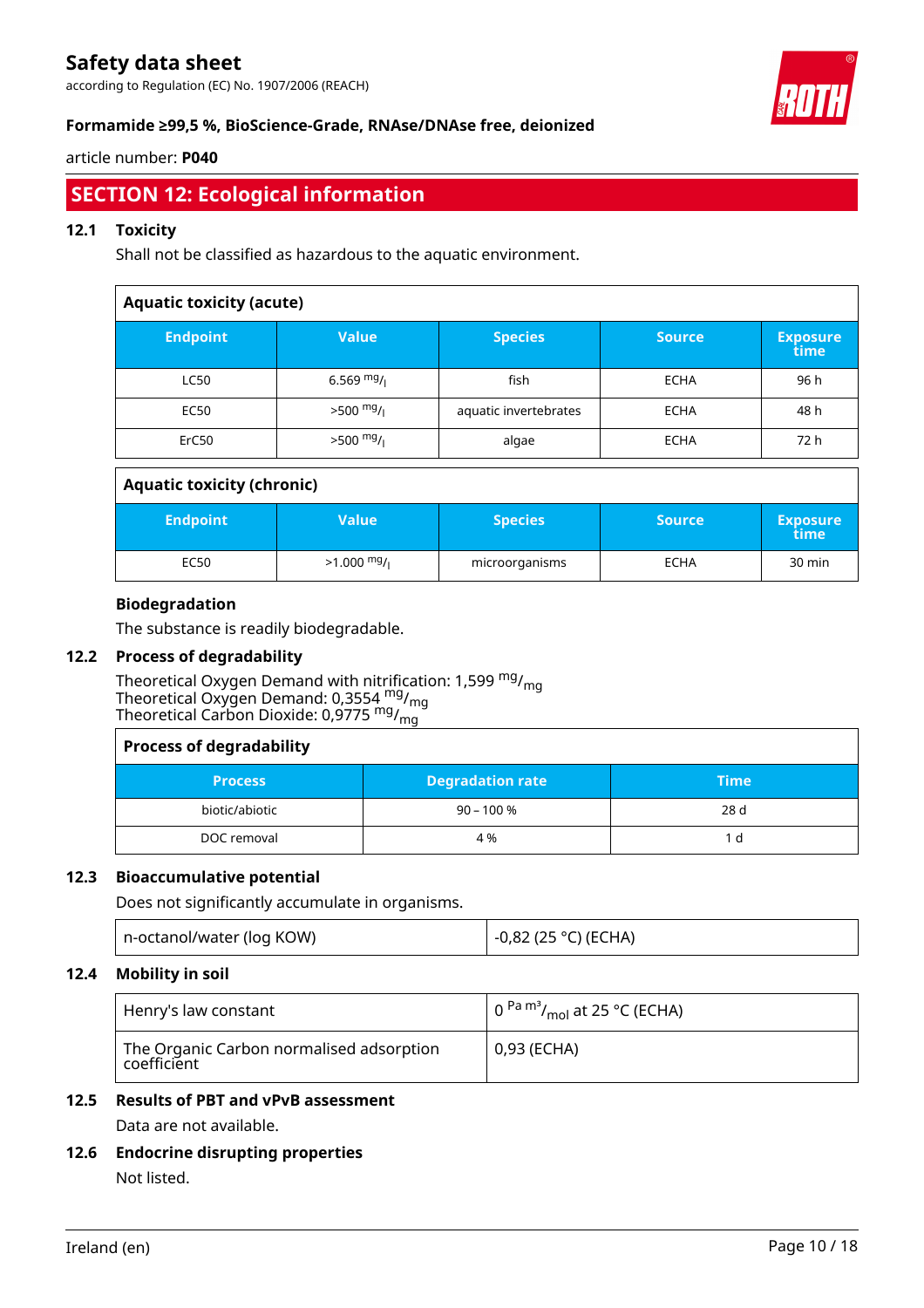according to Regulation (EC) No. 1907/2006 (REACH)



#### **Formamide ≥99,5 %, BioScience-Grade, RNAse/DNAse free, deionized**

article number: **P040**

#### **12.7 Other adverse effects**

Data are not available.

### **SECTION 13: Disposal considerations**

#### **13.1 Waste treatment methods**



This material and its container must be disposed of as hazardous waste. Dispose of contents/container in accordance with local/regional/national/international regulations.

#### **Sewage disposal-relevant information**

Do not empty into drains.

#### **13.2 Relevant provisions relating to waste**

The allocation of waste identity numbers/waste descriptions must be carried out according to the EEC, specific to the industry and process. Waste catalogue ordinance (Germany).

#### **13.3 Remarks**

Waste shall be separated into the categories that can be handled separately by the local or national waste management facilities. Please consider the relevant national or regional provisions.

### **SECTION 14: Transport information**

**14.1 UN number or ID number 14.1 UN number** not subject to transport regulations **14.2 UN proper shipping name** not assigned **14.3 Transport hazard class(es)** none **14.4 Packing group not assigned 14.5 Environmental hazards** non-environmentally hazardous acc. to the dangerous goods regulations

#### **14.6 Special precautions for user**

There is no additional information.

#### **14.7 Maritime transport in bulk according to IMO instruments**

The cargo is not intended to be carried in bulk.

#### **14.8 Information for each of the UN Model Regulations**

#### **Transport of dangerous goods by road, rail and inland waterway (ADR/RID/ADN) - Additional information**

Not subject to ADR, RID and ADN.

**International Maritime Dangerous Goods Code (IMDG) - Additional information** Not subject to IMDG.

#### **International Civil Aviation Organization (ICAO-IATA/DGR) - Additional information** Not subject to ICAO-IATA.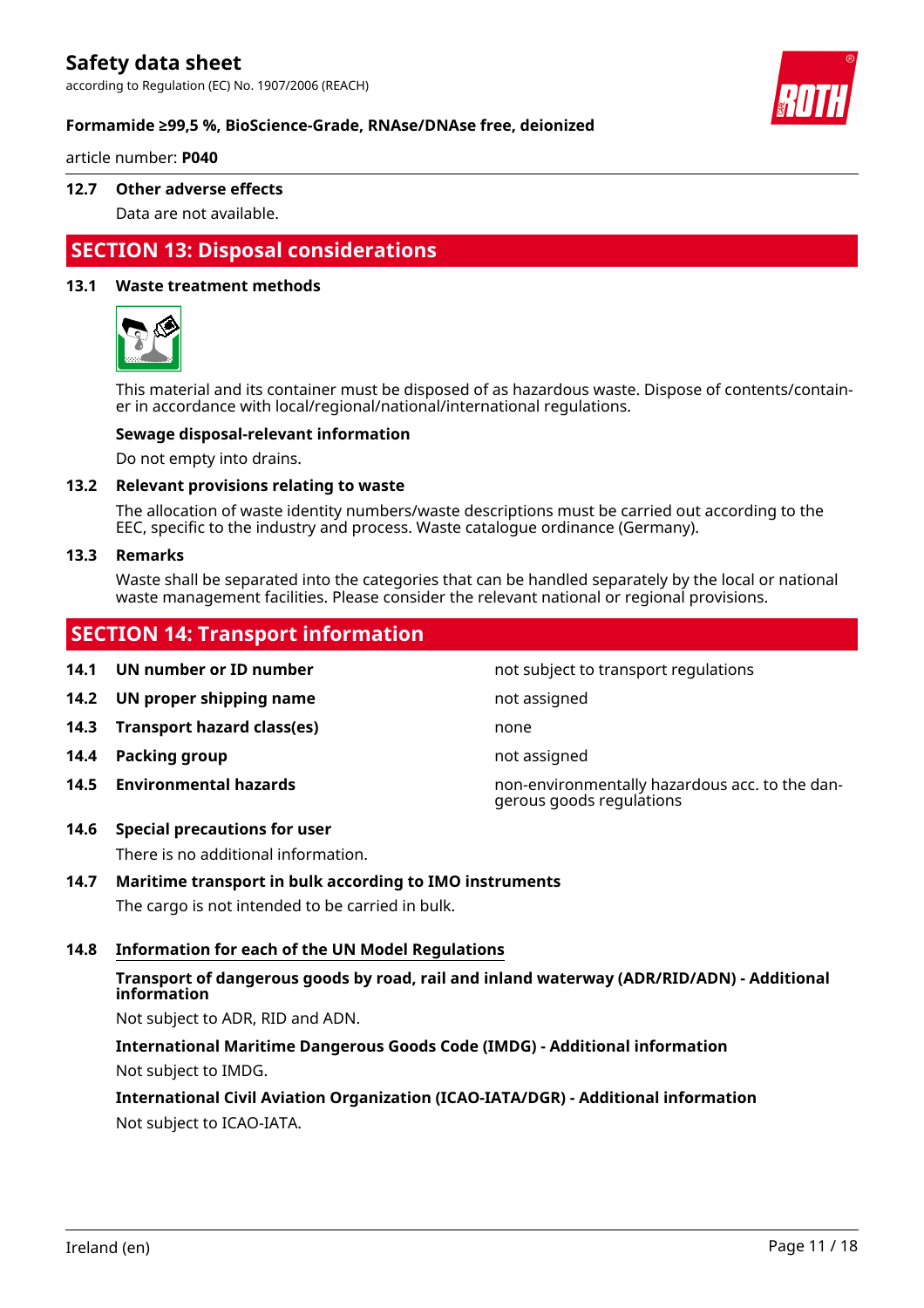according to Regulation (EC) No. 1907/2006 (REACH)

#### **Formamide ≥99,5 %, BioScience-Grade, RNAse/DNAse free, deionized**

#### article number: **P040**

### **SECTION 15: Regulatory information**

#### **15.1 Safety, health and environmental regulations/legislation specific for the substance or mixture**

**Relevant provisions of the European Union (EU)**

#### **Restrictions according to REACH, Annex XVII**

| Dangerous substances with restrictions (REACH, Annex XVII) |                                                                                                          |               |                     |           |  |
|------------------------------------------------------------|----------------------------------------------------------------------------------------------------------|---------------|---------------------|-----------|--|
| Name of substance                                          | Name acc. to inventory                                                                                   | <b>CAS No</b> | <b>Restriction</b>  | <b>No</b> |  |
| Formamide                                                  | this product meets the criteria for<br>classification in accordance with Reg-<br>ulation No 1272/2008/EC |               | R <sub>3</sub>      |           |  |
| Formamide                                                  | toxic for reproduction                                                                                   |               | R <sub>28</sub> -30 | 30        |  |
| Formamide                                                  | substances in tattoo inks and perman-<br>ent make-up                                                     |               | R75                 | 75        |  |

#### **Legend**

R28-30 1. Shall not be placed on the market, or used,

- as substances,

- as constituents of other substances, or, - in mixtures,

for supply to the general public when the individual concentration in the substance or mixture is equal to or greater than:

- either the relevant specific concentration limit specified in Part 3 of Annex VI to Regulation (EC) No 1272/2008, or, - the relevant concentration specified in Directive 1999/45/EC where no specific concentration limit is set out in Part 3 of Annex VI to Regulation (EC) No 1272/2008.

Without prejudice to the implementation of other Community provisions relating to the classification, packaging and labelling of substances and mixtures, suppliers shall ensure before the placing on the market that the packaging of such substances and mixtures is marked visibly, legibly and indelibly as follows:

'Restricted to professional users'.

2. By way of derogation, paragraph 1 shall not apply to: (a) medicinal or veterinary products as defined by Directive 2001/82/EC and Directive 2001/83/EC;

(b) cosmetic products as defined by Directive 76/768/EEC;

(c) the following fuels and oil products:

- motor fuels which are covered by Directive 98/70/EC,

- mineral oil products intended for use as fuel in mobile or fixed combustion plants,

- fuels sold in closed systems (e.g. liquid gas bottles);

(d) artists' paints covered by Directive 1999/45/EC; (e) the substances listed in Appendix 11, column 1, for the applications or uses listed in Appendix 11, column 2. Where a date is specified in column 2 of Appendix 11, the derogation shall apply until the said date;

(f) devices covered by Regulation (EU) 2017/745.

R3  $\lambda$ . Shall not be used in:

- ornamental articles intended to produce light or colour effects by means of different phases, for example in ornamental lamps and ashtrays, - tricks and jokes,

- games for one or more participants, or any article intended to be used as such, even with ornamental aspects,

2. Articles not complying with paragraph 1 shall not be placed on the market. 3. Shall not be placed on the market if they contain a colouring agent, unless required for fiscal reasons, or perfume, or both, if they:

— can be used as fuel in decorative oil lamps for supply to the general public, and

— present an aspiration hazard and are labelled with H304.

4. Decorative oil lamps for supply to the general public shall not be placed on the market unless they conform to the European Standard on Decorative oil lamps (EN 14059) adopted by the European Committee for Standardisation (CEN).

5. Without prejudice to the implementation of other Union provisions relating to the classification, labelling and packaging of substances and mixtures, suppliers shall ensure, before the placing on the market, that the following requirements are met:

(a) lamp oils, labelled with H304, intended for supply to the general public are visibly, legibly and indelibly marked as follows: "Keep lamps filled with this liquid out of the reach of children"; and, by 1 December 2010, "Just a sip of lamp oil – or even sucking the wick of lamps – may lead to life-threatening lung damage";

(b) grill lighter fluids, labelled with H304, intended for supply to the general public are legibly and indelibly marked by 1 December 2010 as follows: 'Just a sip of grill lighter fluid may lead to life threatening lung damage'; (c) lamps oils and grill lighters, labelled with H304, intended for supply to the general public are packaged in black opaque containers not exceeding 1 litre by 1 December 2010.';

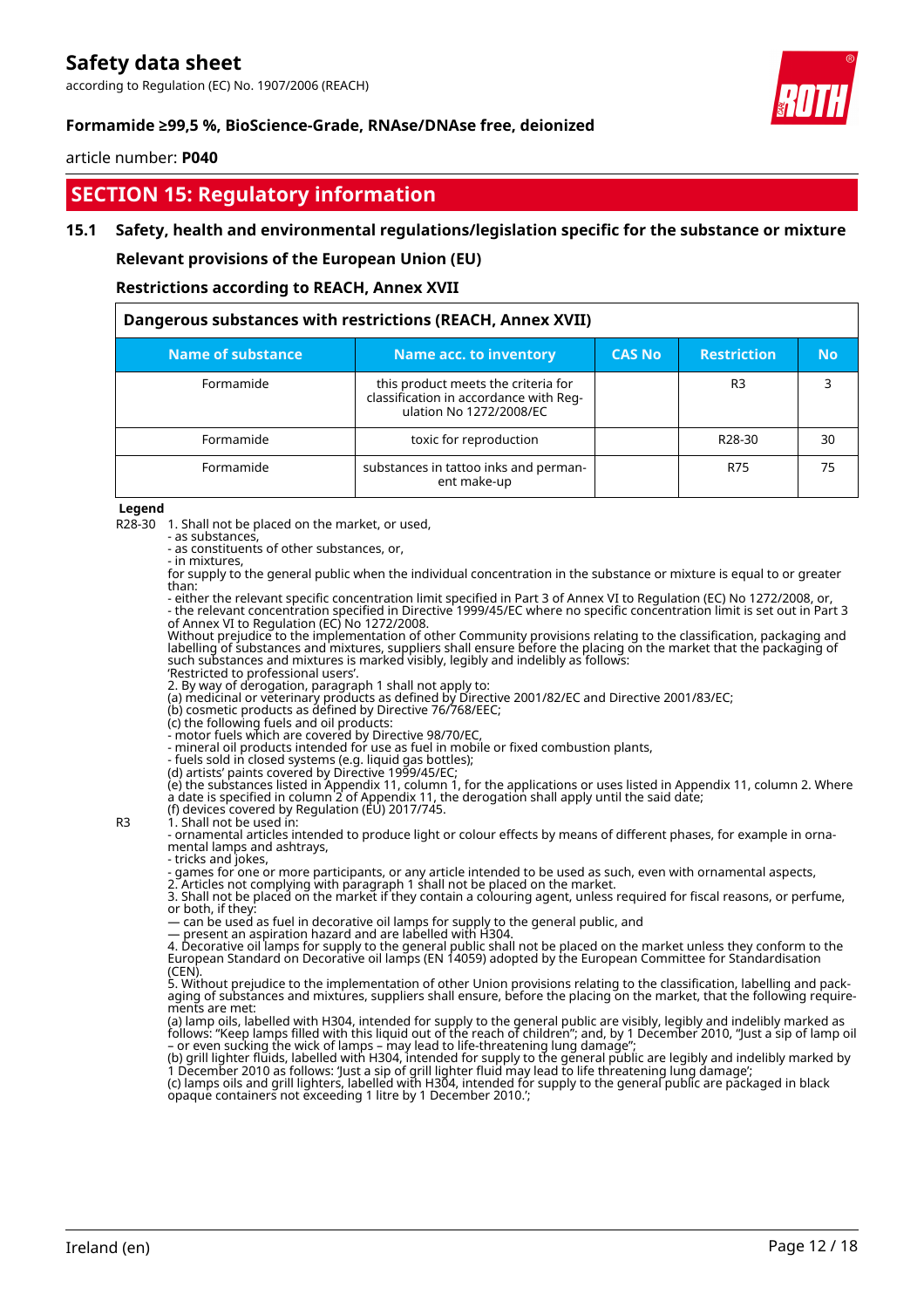

#### article number: **P040**



tattooing purposes.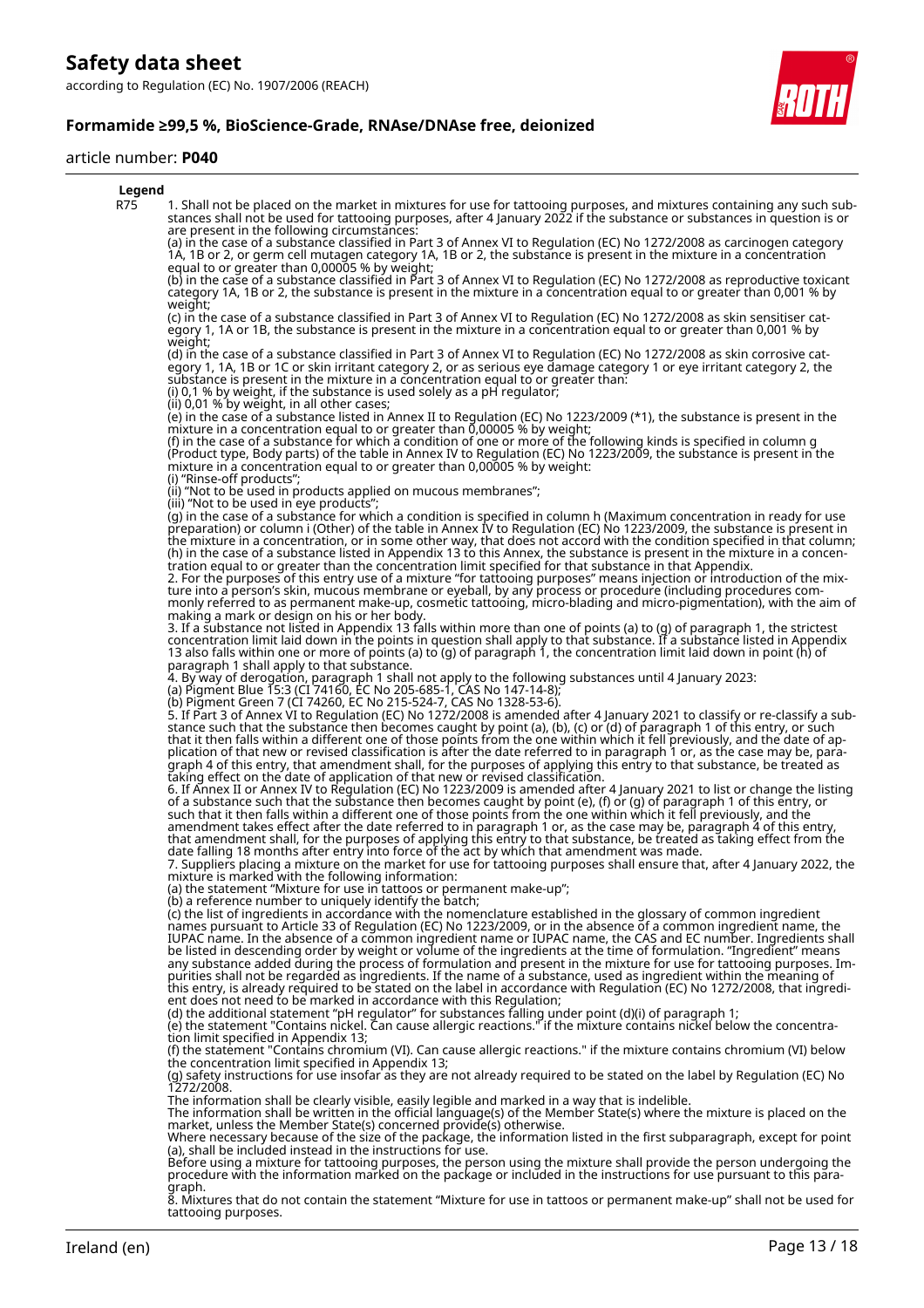#### article number: **P040**

#### **Legend**

9. This entry does not apply to substances that are gases at temperature of 20 °C and pressure of 101,3 kPa, or generate a vapour pressure of more than 300 kPa at temperature of 50 °C, with the exception of formaldehyde (CAS No 50- 00-0, EC No 200-001-8).

10. This entry does not apply to the placing on the market of a mixture for use for tattooing purposes, or to the use of a mixture for tattooing purposes, when placed on the market exclusively as a medical device or an accessory to a medical device, within the meaning of Regulation (EU) 2017/745, or when used exclusively as a medical device or an accessory to a medical device, within the same meaning. Where the placing on the market or use may not be exclusively as a medical device or an accessory to a medical device, the requirements of Regulation (EU) 2017/745 and of this Regulation shall apply cumulatively.

#### **List of substances subject to authorisation (REACH, Annex XIV)/SVHC - candidate list**

#### **Substance of Very High Concern (SVHC)**

| Name acc. to inventory | <b>CAS No</b> | Listed in      | <b>Remarks</b> |
|------------------------|---------------|----------------|----------------|
| formamide              | $75-12-7$     | Candidate list | Repr. A57c     |

**Legend**

candidate list Substances meeting the criteria referred to in Article 57 and for eventual inclusion in Annex XIV<br>Repr. A57c Toxic for reproduction (article 57c) Toxic for reproduction (article 57c)

#### **Seveso Directive**

|           | 2012/18/EU (Seveso III)               |                                                                                            |              |  |  |  |
|-----------|---------------------------------------|--------------------------------------------------------------------------------------------|--------------|--|--|--|
| <b>No</b> | Dangerous substance/hazard categories | Qualifying quantity (tonnes) for the application of lower and upper-tier re-<br>quirements | <b>Notes</b> |  |  |  |
|           | not assigned                          |                                                                                            |              |  |  |  |

#### **Deco-Paint Directive**

| <b>VOC content</b> | 100 %<br>1.1309/ |
|--------------------|------------------|
|                    |                  |

#### **Industrial Emissions Directive (IED)**

| VOC content | 100 %       |
|-------------|-------------|
| VOC content | $1.1309/_1$ |

#### **Directive on the restriction of the use of certain hazardous substances in electrical and electronic equipment (RoHS)**

not listed

#### **Regulation concerning the establishment of a European Pollutant Release and Transfer Register (PRTR)**

not listed

#### **Water Framework Directive (WFD)**

| List of pollutants (WFD) |                                                                                                                                                                                                                |               |           |                |
|--------------------------|----------------------------------------------------------------------------------------------------------------------------------------------------------------------------------------------------------------|---------------|-----------|----------------|
| Name of substance        | <b>Name acc. to inventory</b>                                                                                                                                                                                  | <b>CAS No</b> | Listed in | <b>Remarks</b> |
| Formamide                | Substances and preparations, or<br>the breakdown products of such,<br>which have been proved to pos-<br>sess carcinogenic or mutagenic<br>properties or properties which<br>may affect steroidogenic, thyroid, |               | A)        |                |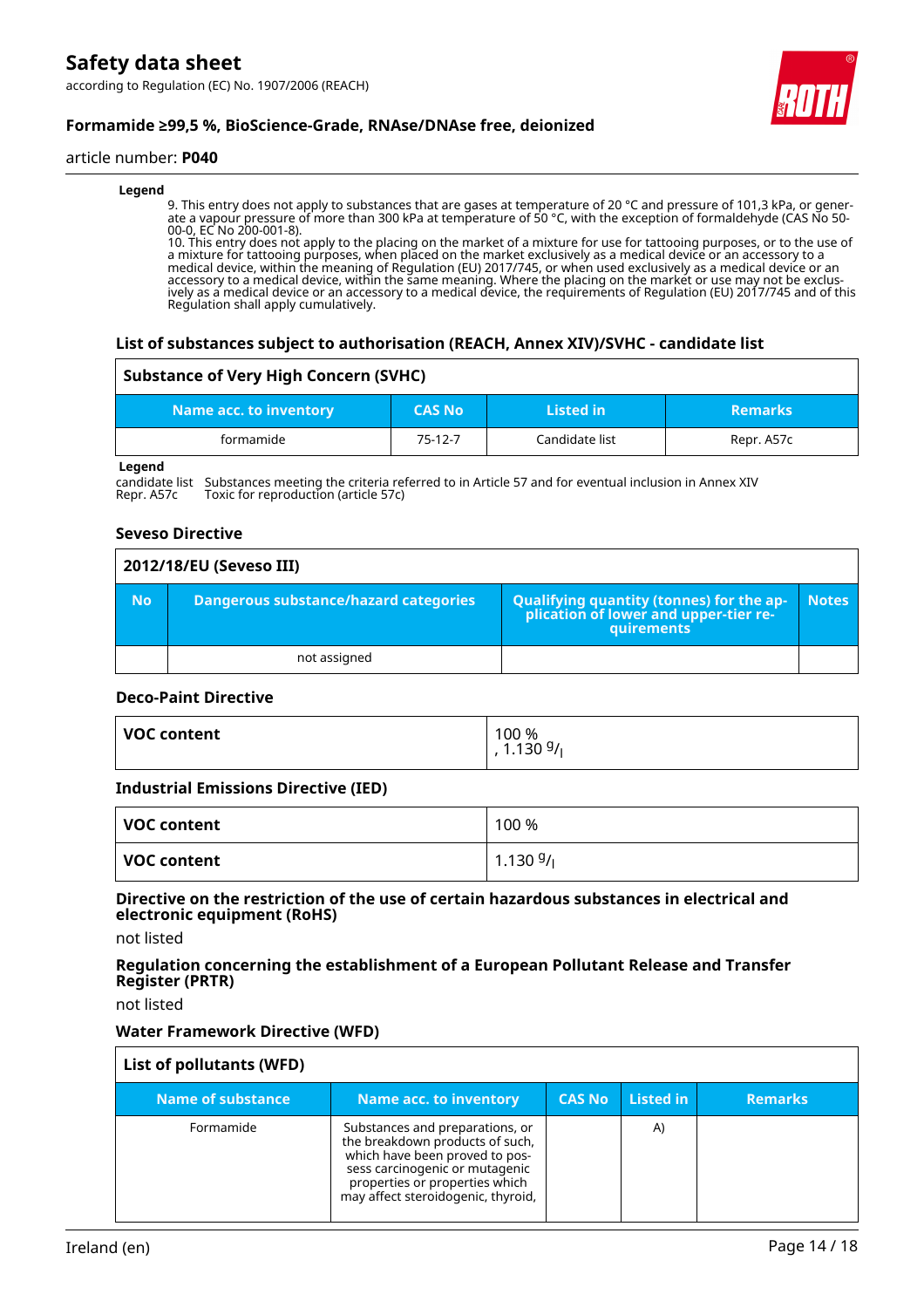according to Regulation (EC) No. 1907/2006 (REACH)



#### **Formamide ≥99,5 %, BioScience-Grade, RNAse/DNAse free, deionized**

#### article number: **P040**

| List of pollutants (WFD) |                                                                                            |               |                                         |                |
|--------------------------|--------------------------------------------------------------------------------------------|---------------|-----------------------------------------|----------------|
| Name of substance        | <b>Name acc. to inventory</b>                                                              | <b>CAS No</b> | $\blacksquare$ Listed in $\blacksquare$ | <b>Remarks</b> |
|                          | reproduction or other endocrine-<br>related functions in or via the<br>aquatic environment |               |                                         |                |

**Legend**

A) Indicative list of the main pollutants

#### **Regulation on the marketing and use of explosives precursors**

not listed

#### **Regulation on drug precursors**

not listed

#### **Regulation on substances that deplete the ozone layer (ODS)**

not listed

#### **Regulation concerning the export and import of hazardous chemicals (PIC)**

not listed

#### **Regulation on persistent organic pollutants (POP)**

not listed

#### **Other information**

Directive 94/33/EC on the protection of young people at work. Observe employment restrictions under the Maternity Protection Directive (92/85/EEC) for expectant or nursing mothers.

#### **National inventories**

| <b>Country</b> | <b>Inventory</b> | <b>Status</b>       |
|----------------|------------------|---------------------|
| AU             | <b>AICS</b>      | substance is listed |
| CA             | <b>DSL</b>       | substance is listed |
| <b>CN</b>      | <b>IECSC</b>     | substance is listed |
| EU             | ECSI             | substance is listed |
| EU             | REACH Reg.       | substance is listed |
| JP             | <b>CSCL-ENCS</b> | substance is listed |
| KR             | KECI             | substance is listed |
| МX             | INSQ             | substance is listed |
| NZ             | NZIoC            | substance is listed |
| PH             | <b>PICCS</b>     | substance is listed |
| <b>TW</b>      | <b>TCSI</b>      | substance is listed |
| US             | <b>TSCA</b>      | substance is listed |

# **Legend**<br>AICS<br>CSCL-ENCS

AICS Australian Inventory of Chemical Substances

CSCL-ENCS List of Existing and New Chemical Substances (CSCL-ENCS)

DSL Domestic Substances List (DSL)

ECSI EC Substance Inventory (EINECS, ELINCS, NLP)

IECSC Inventory of Existing Chemical Substances Produced or Imported in China

INSQ National Inventory of Chemical Substances

KECI Korea Existing Chemicals Inventory

NZIoC New Zealand Inventory of Chemicals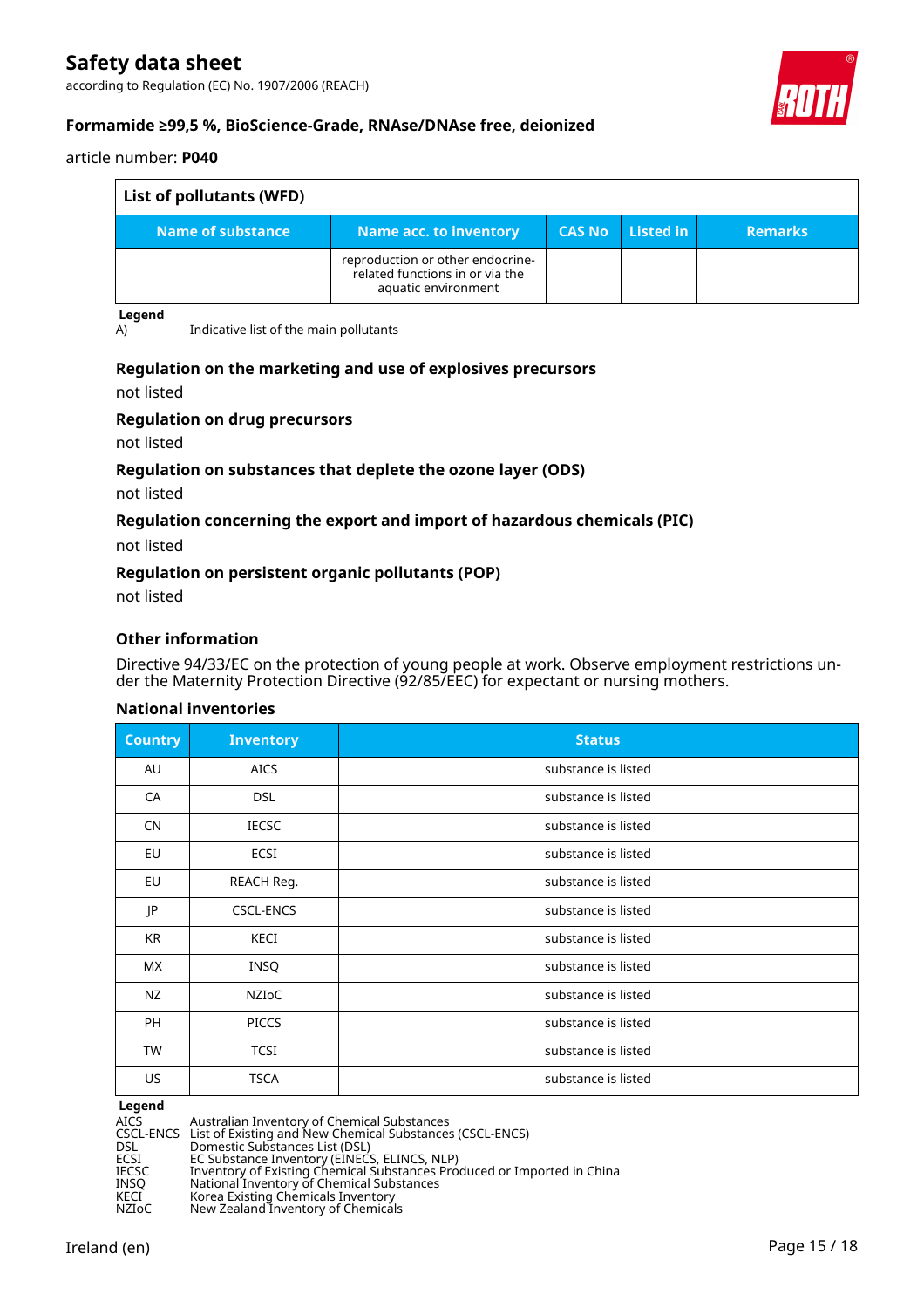according to Regulation (EC) No. 1907/2006 (REACH)

#### **Formamide ≥99,5 %, BioScience-Grade, RNAse/DNAse free, deionized**

#### article number: **P040**

| Legend      |                                                                   |
|-------------|-------------------------------------------------------------------|
| PICCS       | Philippine Inventory of Chemicals and Chemical Substances (PICCS) |
|             | REACH Reg. REACH registered substances                            |
| TCSI        | Taiwan Chemical Substance Inventory                               |
| <b>TSCA</b> | Toxic Substance Control Act                                       |

#### **15.2 Chemical Safety Assessment**

No Chemical Safety Assessment has been carried out for this substance.

### **SECTION 16: Other information**

#### **Indication of changes (revised safety data sheet)**

Alignment to regulation: Regulation (EC) No. 1907/2006 (REACH), amended by 2020/878/EU

#### Restructuring: section 9, section 14

| <b>Section</b> | <b>Former entry (text/value)</b>                                                    | <b>Actual entry (text/value)</b>                                                                                                                                             | Safety-<br>relev-<br>ant |
|----------------|-------------------------------------------------------------------------------------|------------------------------------------------------------------------------------------------------------------------------------------------------------------------------|--------------------------|
| 2.1            |                                                                                     | Classification according to Regulation (EC) No<br>1272/2008 (CLP):<br>change in the listing (table)                                                                          | yes                      |
| 2.1            | Remarks:<br>For full text of Hazard- and EU Hazard-state-<br>ments: see SECTION 16. |                                                                                                                                                                              | yes                      |
| 2.1            |                                                                                     | The most important adverse physicochemical,<br>human health and environmental effects:<br>Delayed or immediate effects can be expected<br>after short or long-term exposure. | yes                      |
| 2.2            |                                                                                     | Pictograms:<br>change in the listing (table)                                                                                                                                 | yes                      |
| 2.2            |                                                                                     | Hazard statements:<br>change in the listing (table)                                                                                                                          | yes                      |
| 2.2            |                                                                                     | Labelling of packages where the contents do<br>not exceed 125 ml:<br>change in the listing (table)                                                                           | yes                      |
| 2.2            |                                                                                     | Labelling of packages where the contents do<br>not exceed 125 ml:<br>change in the listing (table)                                                                           | yes                      |
| 2.3            | Other hazards:<br>There is no additional information.                               | Other hazards                                                                                                                                                                | yes                      |
| 2.3            |                                                                                     | Results of PBT and vPvB assessment:<br>According to the results of its assessment, this<br>substance is not a PBT or a vPvB.                                                 | yes                      |

#### **Abbreviations and acronyms**

| Abbr.      | <b>Descriptions of used abbreviations</b>                                                                                                                                                                                       |
|------------|---------------------------------------------------------------------------------------------------------------------------------------------------------------------------------------------------------------------------------|
| <b>ADN</b> | Accord européen relatif au transport international des marchandises dangereuses par voies de naviga-<br>tion intérieures (European Agreement concerning the International Carriage of Dangerous Goods by In-<br>land Waterways) |
| <b>ADR</b> | Accord relatif au transport international des marchandises dangereuses par route (Agreement concern-<br>ing the International Carriage of Dangerous Goods by Road)                                                              |
| CAS        | Chemical Abstracts Service (service that maintains the most comprehensive list of chemical substances)                                                                                                                          |
| Ceiling-C  | Ceiling value                                                                                                                                                                                                                   |

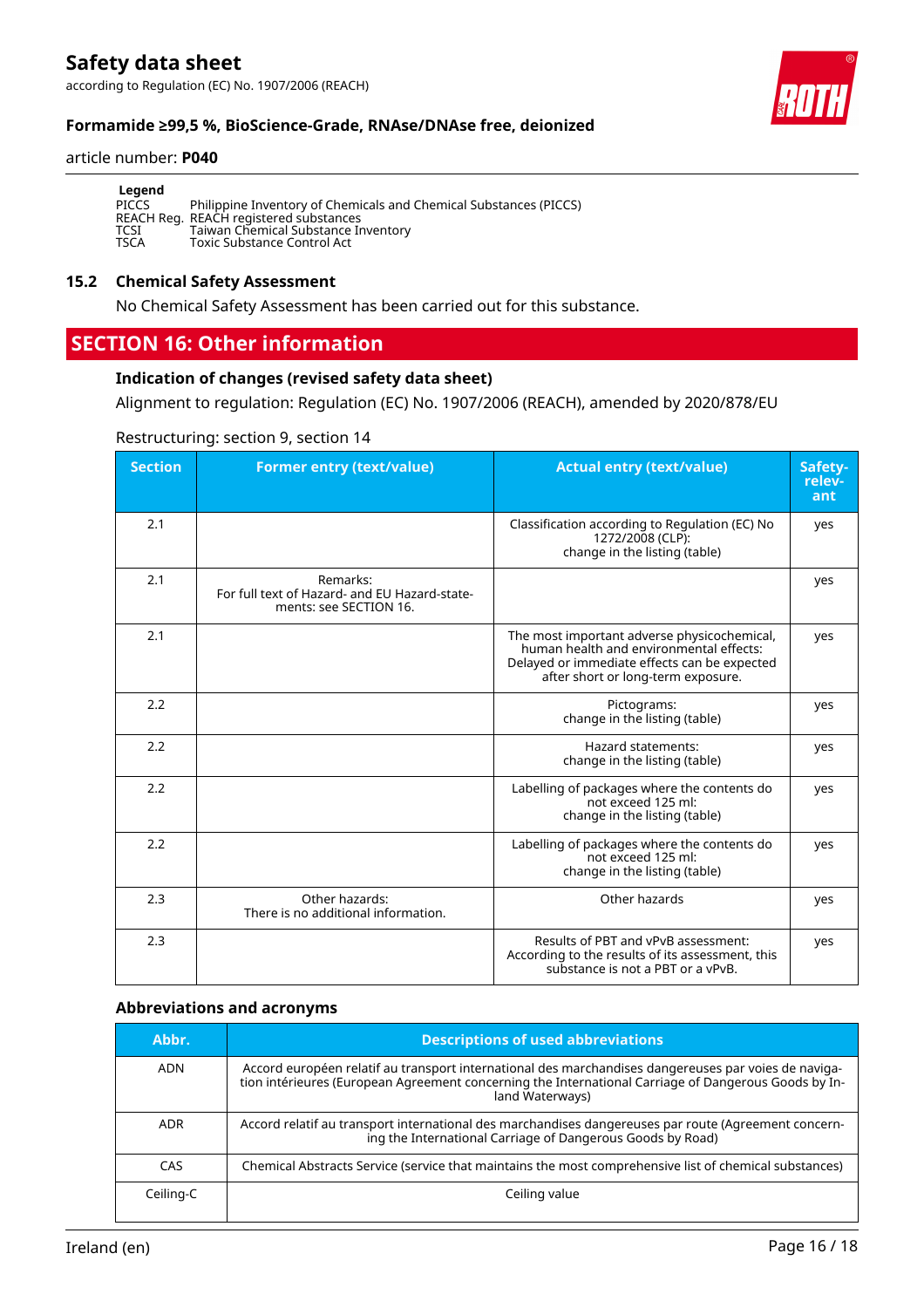according to Regulation (EC) No. 1907/2006 (REACH)



### **Formamide ≥99,5 %, BioScience-Grade, RNAse/DNAse free, deionized**

#### article number: **P040**

| Abbr.                   | <b>Descriptions of used abbreviations</b>                                                                                                                                              |
|-------------------------|----------------------------------------------------------------------------------------------------------------------------------------------------------------------------------------|
| <b>CLP</b>              | Regulation (EC) No 1272/2008 on classification, labelling and packaging of substances and mixtures                                                                                     |
| <b>DGR</b>              | Dangerous Goods Regulations (see IATA/DGR)                                                                                                                                             |
| <b>DNEL</b>             | Derived No-Effect Level                                                                                                                                                                |
| <b>EC50</b>             | Effective Concentration 50 %. The EC50 corresponds to the concentration of a tested substance causing<br>50 % changes in response (e.g. on growth) during a specified time interval    |
| EC No                   | The EC Inventory (EINECS, ELINCS and the NLP-list) is the source for the seven-digit EC number, an identi-<br>fier of substances commercially available within the EU (European Union) |
| <b>EINECS</b>           | European Inventory of Existing Commercial Chemical Substances                                                                                                                          |
| <b>ELINCS</b>           | European List of Notified Chemical Substances                                                                                                                                          |
| ErC50                   | $\equiv$ EC50: in this method, that concentration of test substance which results in a 50 % reduction in either<br>growth (EbC50) or growth rate (ErC50) relative to the control       |
| <b>GHS</b>              | "Globally Harmonized System of Classification and Labelling of Chemicals" developed by the United Na-<br>tions                                                                         |
| <b>IATA</b>             | <b>International Air Transport Association</b>                                                                                                                                         |
| <b>IATA/DGR</b>         | Dangerous Goods Regulations (DGR) for the air transport (IATA)                                                                                                                         |
| <b>ICAO</b>             | <b>International Civil Aviation Organization</b>                                                                                                                                       |
| IMDG                    | <b>International Maritime Dangerous Goods Code</b>                                                                                                                                     |
| index No                | The Index number is the identification code given to the substance in Part 3 of Annex VI to Regulation<br>(EC) No 1272/2008                                                            |
| <b>LC50</b>             | Lethal Concentration 50%: the LC50 corresponds to the concentration of a tested substance causing 50 %<br>lethality during a specified time interval                                   |
| LD50                    | Lethal Dose 50 %: the LD50 corresponds to the dose of a tested substance causing 50 % lethality during a<br>specified time interval                                                    |
| <b>LEL</b>              | Lower explosion limit (LEL)                                                                                                                                                            |
| <b>NLP</b>              | No-Longer Polymer                                                                                                                                                                      |
| <b>PBT</b>              | Persistent, Bioaccumulative and Toxic                                                                                                                                                  |
| <b>PNEC</b>             | <b>Predicted No-Effect Concentration</b>                                                                                                                                               |
| ppm                     | Parts per million                                                                                                                                                                      |
| <b>REACH</b>            | Registration, Evaluation, Authorisation and Restriction of Chemicals                                                                                                                   |
| Repr.                   | Reproductive toxicity                                                                                                                                                                  |
| <b>RID</b>              | Règlement concernant le transport International ferroviaire des marchandises Dangereuses (Regula-<br>tions concerning the International carriage of Dangerous goods by Rail)           |
| S.I. No. 619 of<br>2001 | Safety, Health and Welfare at Work (Chemical Agents) Regulations 2001                                                                                                                  |
| <b>STEL</b>             | Short-term exposure limit                                                                                                                                                              |
| <b>SVHC</b>             | Substance of Very High Concern                                                                                                                                                         |
| <b>TWA</b>              | Time-weighted average                                                                                                                                                                  |
| <b>UEL</b>              | Upper explosion limit (UEL)                                                                                                                                                            |
| VOC                     | Volatile Organic Compounds                                                                                                                                                             |
| vPvB                    | Very Persistent and very Bioaccumulative                                                                                                                                               |